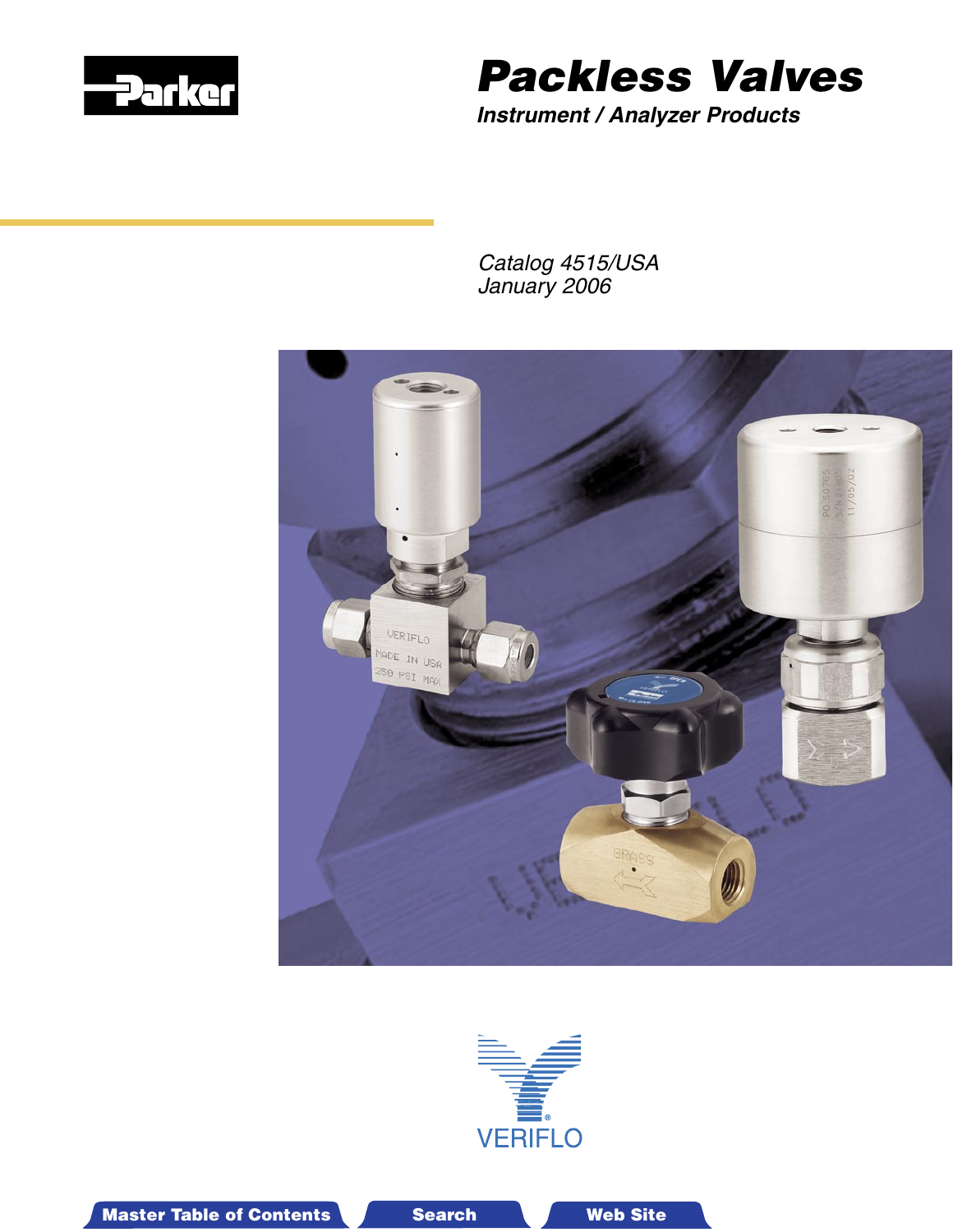## NV55 Series High Flow Diaphragm Valves

Parker Hannifin Corporation's Veriflo Division presents the NV55. The NV55 is an economical, general purpose, high flow diaphragm valve ideally suited for use when flowing large volumes of corrosive and non-corrosive fluids. Standard construction includes 316L Stainless Steel body, various seat materials, and an Elgiloy® diaphragm with an outboard metal-to-metal seal for leak integrity.



### **Features**

- $\blacktriangleright$  High Cycle Life
- ▶ Compact Size
- $\blacktriangleright$  Positive, consistent shutoff
- Metal-to-metal seal to atmosphere
- $\triangleright$  O<sub>2</sub> cleaned
- $\blacktriangleright$  Ideal for high flow applications
- $\blacktriangleright$  Fully functional from vacuum to 125 psig for AOP valves and 250 psig for manual valves
- $\blacktriangleright$  The closed position does not vary with the life of the product

### **Specifications**

#### **Materials of Construction**

### **Wetted**

#### **Non-wetted**

#### **Actuation Devices**

#### **Operating Conditions**

Maximum operating pressure:

#### **Functional Performance**

| (SEMI Flow Coefficient Test# F-32-0998) |
|-----------------------------------------|
|                                         |
|                                         |
|                                         |

#### **Standard Connections**

1/4" Compression, Male NPT, Female NPT 3/8" Compression, Male NPT, Female NPT 1/2" Compression, Male NPT, Female NPT

#### **Internal Volume**

3.29cc

#### **Approximate Weight**

0.81 lbs (0.36 kgm)

Elgiloy® is a registered trademark of Elgiloy Company. Vespel® is a registered trademark of DuPont Company. PEEK<sup>™</sup> is a registerd trademark of Victrex plc.

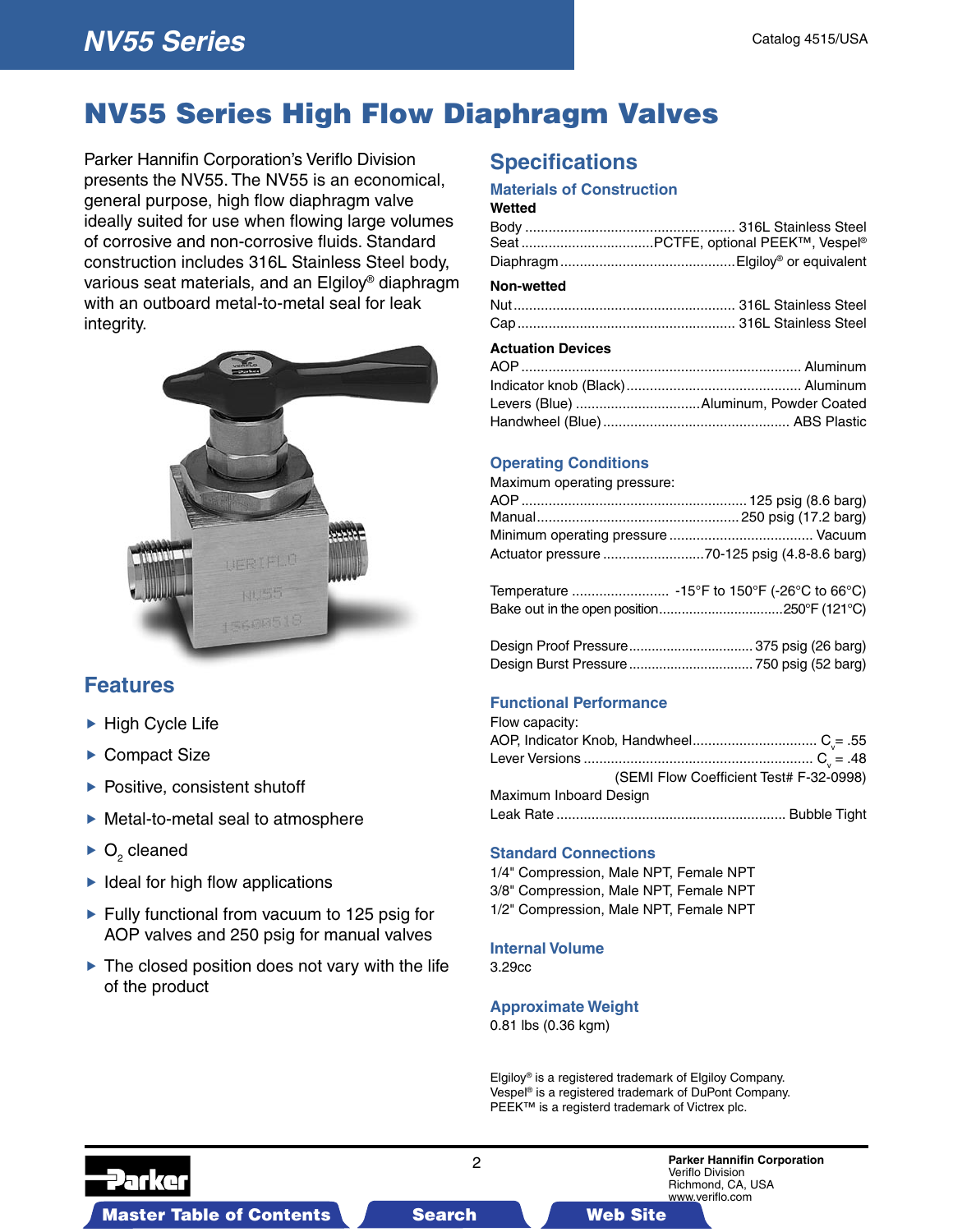## **Dimensional Data** Flow Curve



 $.62$ 

 $(16mm)$ 



| <b>Connection</b> | <b>End to End</b><br><b>Dimension</b> |
|-------------------|---------------------------------------|
| 44MM              | 2.37                                  |
| 44FF              | 2.37                                  |
| 44TT              | 2.06                                  |
| 66MM              | 2.37                                  |
| 66FF              | 2.37                                  |
| 66TT              | 2.19                                  |
| 88MM              | 2.75                                  |
| 88FF              | 2.59                                  |
| 88TT              | 2.19                                  |

Dimensions for the Compression Fitting Connections ( \_\_TT) do not include nuts and ferrules.

## Ordering Information

€

O

 $2X$ 

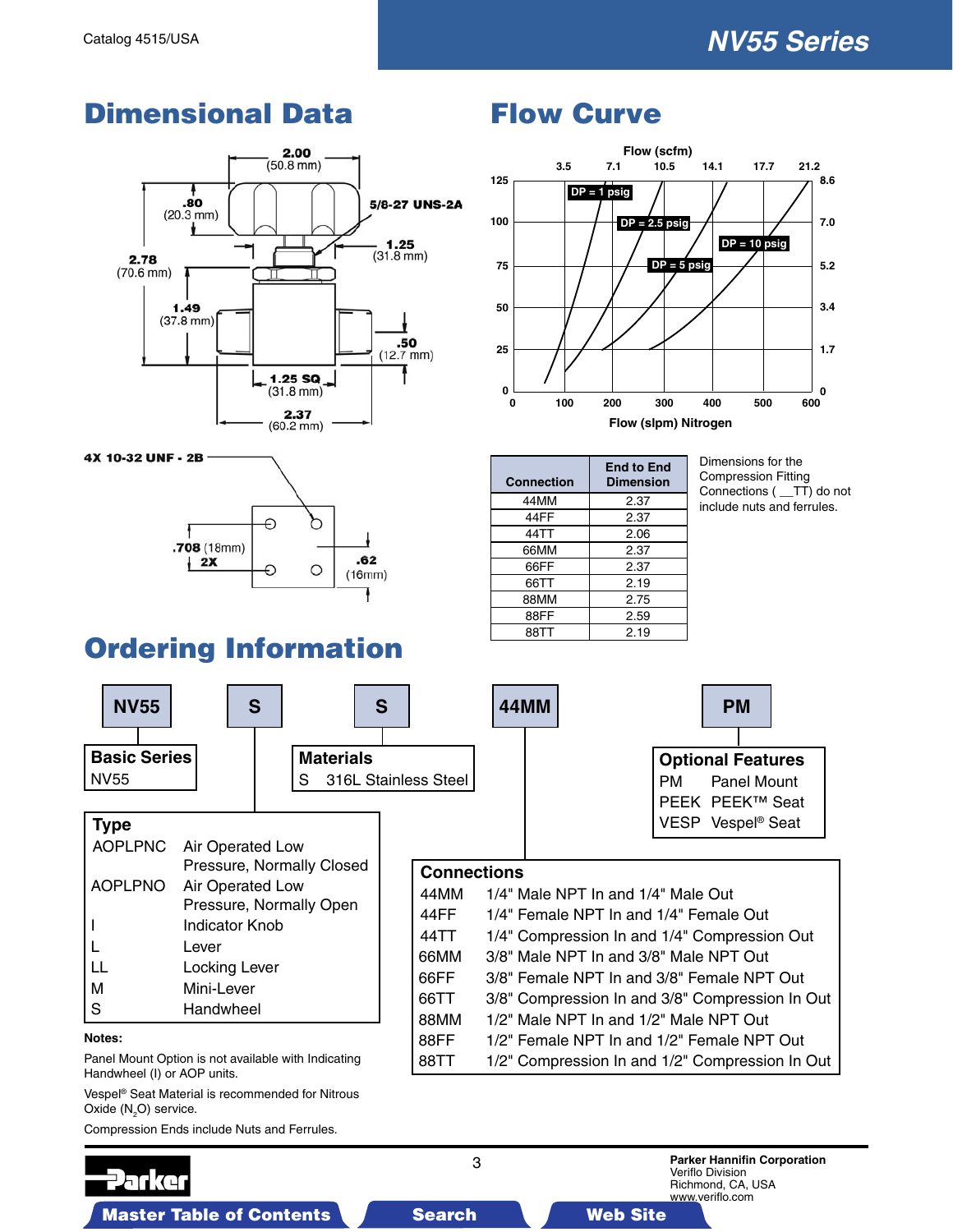### Nova Series Diaphragm Valves

Parker Hannifin Corporation's Veriflo Division presents the NOVA. The NOVA is an economical, general purpose diaphragm valve for regulator outlet valve, gas control panels, & analyzer sampling system applications. Standard construction includes 316L Stainless Steel or Brass body, various seat meterials, and an Elgiloy® diaphragm with an outboard metal-to-metal seal for leak integrity.



### **Features**

- ▶ High Cycle Life
- ▶ Compact Size
- $\blacktriangleright$  Positive, consistent shutoff
- Metal-to-metal seal to atmosphere
- $\triangleright$  O<sub>2</sub> cleaned
- $\blacktriangleright$  Low internal volume
- $\blacktriangleright$  The closed position does not vary with the life of the product

### **Specifications**

### **Materials of Construction**

**Wetted**

#### **Non-wetted**

#### **Operating Conditions**

| 3500 psig (241 barg)                         |
|----------------------------------------------|
| Design Proof Pressure  5250 psig (362 barg)  |
| Design Burst Pressure 10,500 psig (724 barg) |
| Temperature  -15°F to 150°F (-26°C to 66°C)  |
| Bake Out in the open position  250°F (121°C) |
|                                              |

#### **Functional Performance**

|                        | (SEMI Flow Coefficient Test# F-32-0998) |
|------------------------|-----------------------------------------|
| Maximum Inboard Design |                                         |
|                        |                                         |

#### **Standard Connections**

1/4 inch NPT male and female, compression fitting

#### **Internal Volume** Less than 1.0cc

#### **Approximate Weight**

9 oz. (0.26 kg)

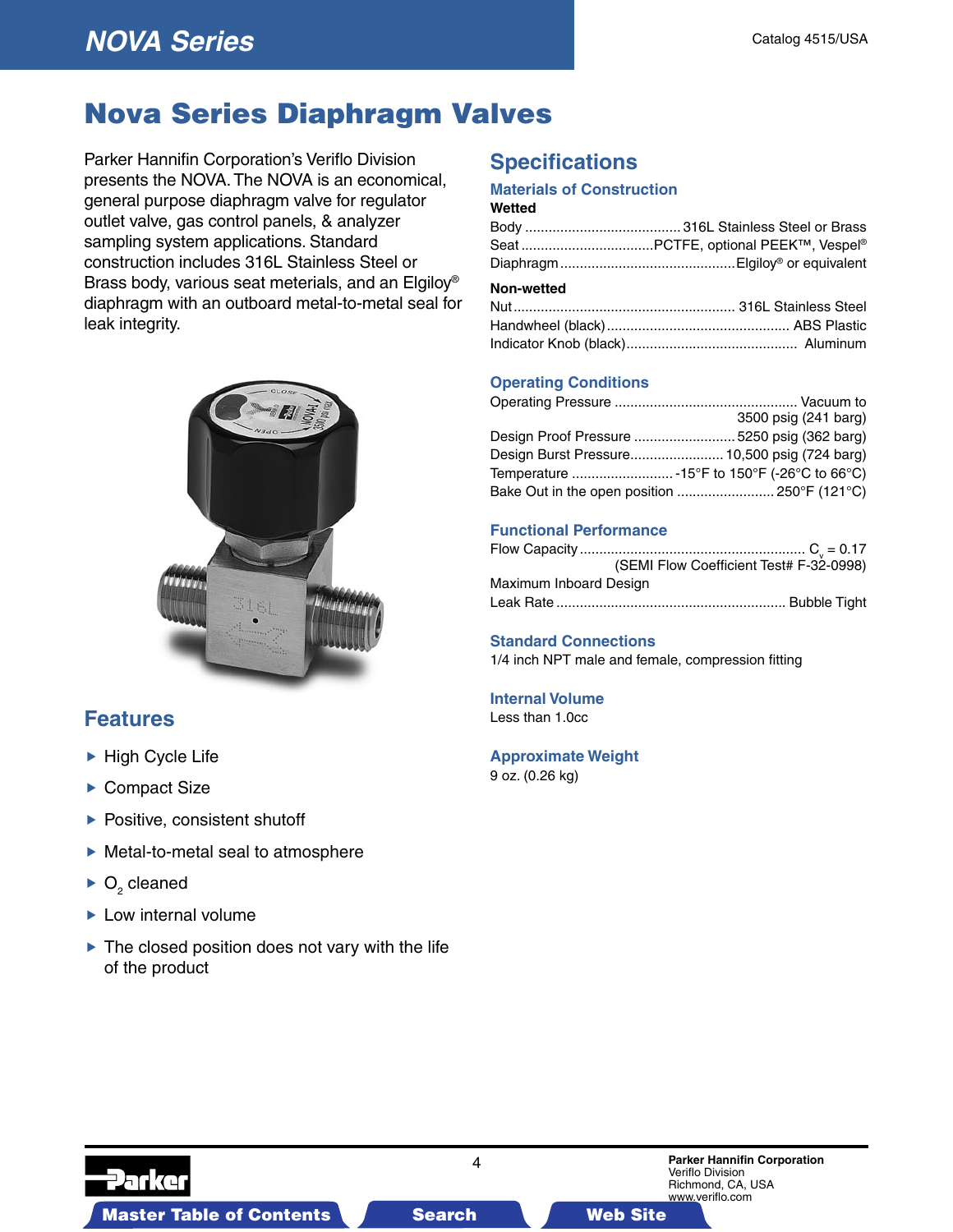

O



₩

₫

 $.53$  $(13.5 \text{ mm})$ 

(2) 10-32 UNF-2B

 $.26$ <br>(6.7 mm)

 $.53$ <br>(13.5 mm)

Ŧ

| <b>Connection</b> | <b>End to End</b><br><b>Dimension</b> |
|-------------------|---------------------------------------|
| 44TM              | 2.79                                  |
| 44TT              | 1.71                                  |
| 44FF              | 2.00                                  |
| 44MM              | 2.00                                  |
| 44MF              | 3.15                                  |

Dimensions for the Compression Fitting Connections do not include nuts and ferrules.

### Flow Curve



## Ordering Information

 $1.00$ 

 $(25.4 \text{ mm})$ 

 $(2) 10-32$ 



 $.75$  $(19.1)$ 

.26

 $(6.7$  mm)

 $1.00$ 

 $(25.4 \text{ m})$ 

#### **Notes:**

Panel Mount Option is not available with Indicating Knob (I). Vespel® Seat Material is recommended for Nitrous Oxide (N<sub>2</sub>O) service. Compression Ends include Nuts and Ferrules.

44FF 1/4" Female NPT In and 1/4" Female NPT Out 44MM 1/4" Male NPT In and 1/4" Male NPT Out 44MF 1/4" Male NPT In and 1/4" Female NPT Out

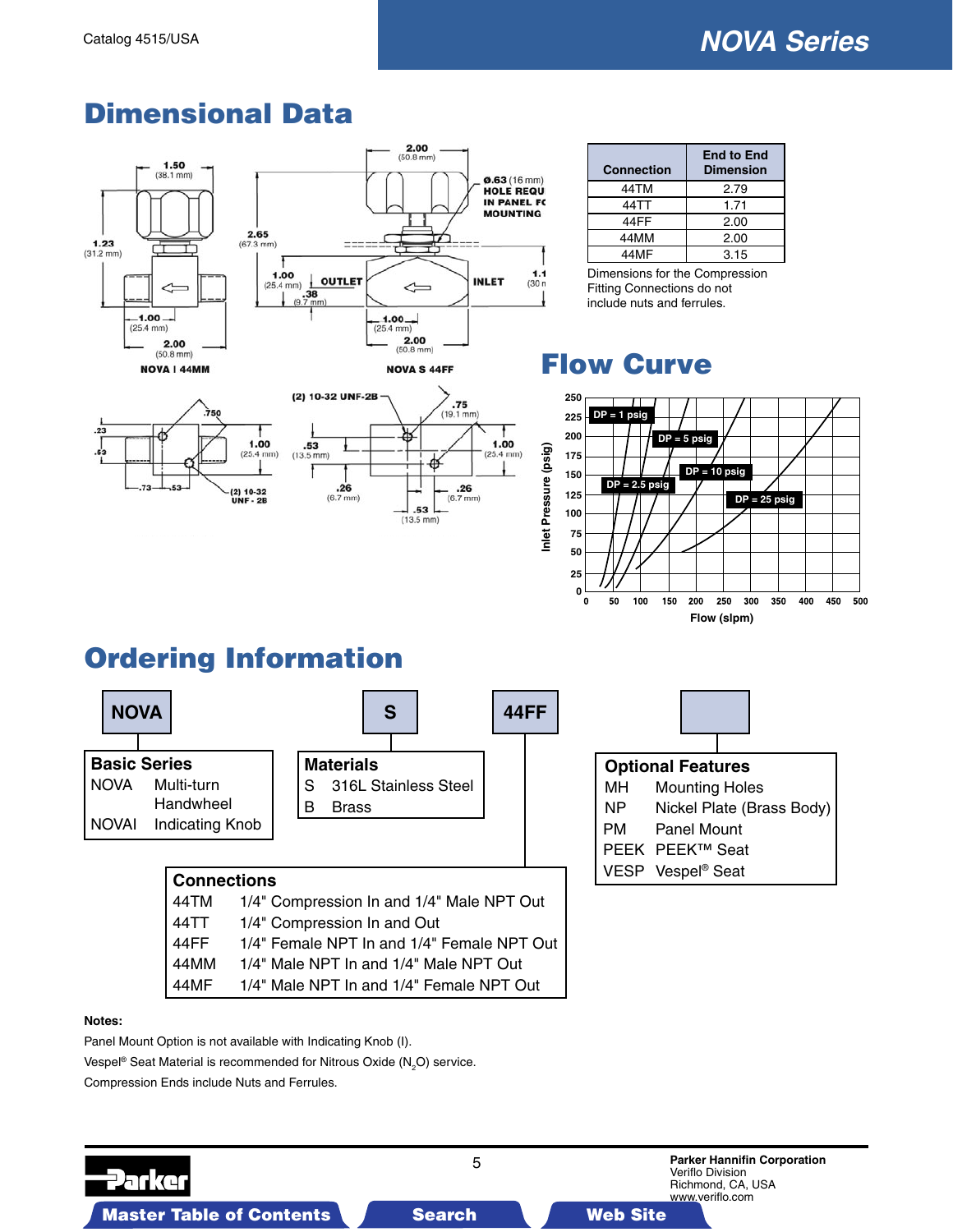## NOVAAOP Series Air Actuated Diaphragm Valves

Parker Hannifin Corporation's Veriflo Division presents the NOVAAOP. The NOVAAOP is an economical, general purpose diaphragm valve for gas control panels & analyzer sampling system applications. Standard construction includes 316L Stainless Steel or Brass body, various seat materials, and an Elgiloy® diaphragm with an outboard metal-to-metal seal for leak integrity.

The NOVAAOP Series diaphragm valve is a derivative of the NOVA manually operated valve and Veriflo's time-proven air actuated valves. The AOP is available in normally open (NO) or normally closed (NC) configurations. A choice of two line pressures are available, 250 psig and 500 psig.



### **Features**

- $\blacktriangleright$  High Cycle Life
- ▶ Compact Size
- $\blacktriangleright$  Positive, consistent shutoff
- ▶ Metal-to-metal seal to atmosphere
- $\triangleright$  O<sub>2</sub> cleaned
- $\blacktriangleright$  Low internal volume
- $\blacktriangleright$  Low actuation pressure

### **Specifications**

#### **Materials of Construction**

|            | Seat  PCTFE, optional PEEK™, Vespel® |
|------------|--------------------------------------|
|            |                                      |
| Non-wetted |                                      |
|            |                                      |

#### **Operating Conditions**

| <b>Operating Pressure:</b>                   |  |
|----------------------------------------------|--|
|                                              |  |
|                                              |  |
| <b>Actuation Pressure:</b>                   |  |
| See AOP Actuation Pressure Chart             |  |
|                                              |  |
| Bake Out in the open position  250°F (121°C) |  |
| Design Proof Pressure:                       |  |
|                                              |  |
|                                              |  |
| Design Burst Pressure:                       |  |
|                                              |  |
|                                              |  |

#### **Functional Performance**

|                        | (SEMI Flow Coefficient Test# F-32-0998) |  |
|------------------------|-----------------------------------------|--|
| Maximum Inboard Design |                                         |  |
|                        |                                         |  |

#### **Standard Connections**

1/4 " NPT male or female, compression fittings

#### **Internal Volume** Less than 1.0 cc

#### **Approximate Weight**

9 oz. (0.26 kg)



Master Table of Contents **3-D Drawings Search Master Table of Contents 3-D Drawings Search Master Table of Contents 3-D Drawings Search Master Table of Contents 3-D Drawings Search Master Table of Contents 3-D Drawings Sea**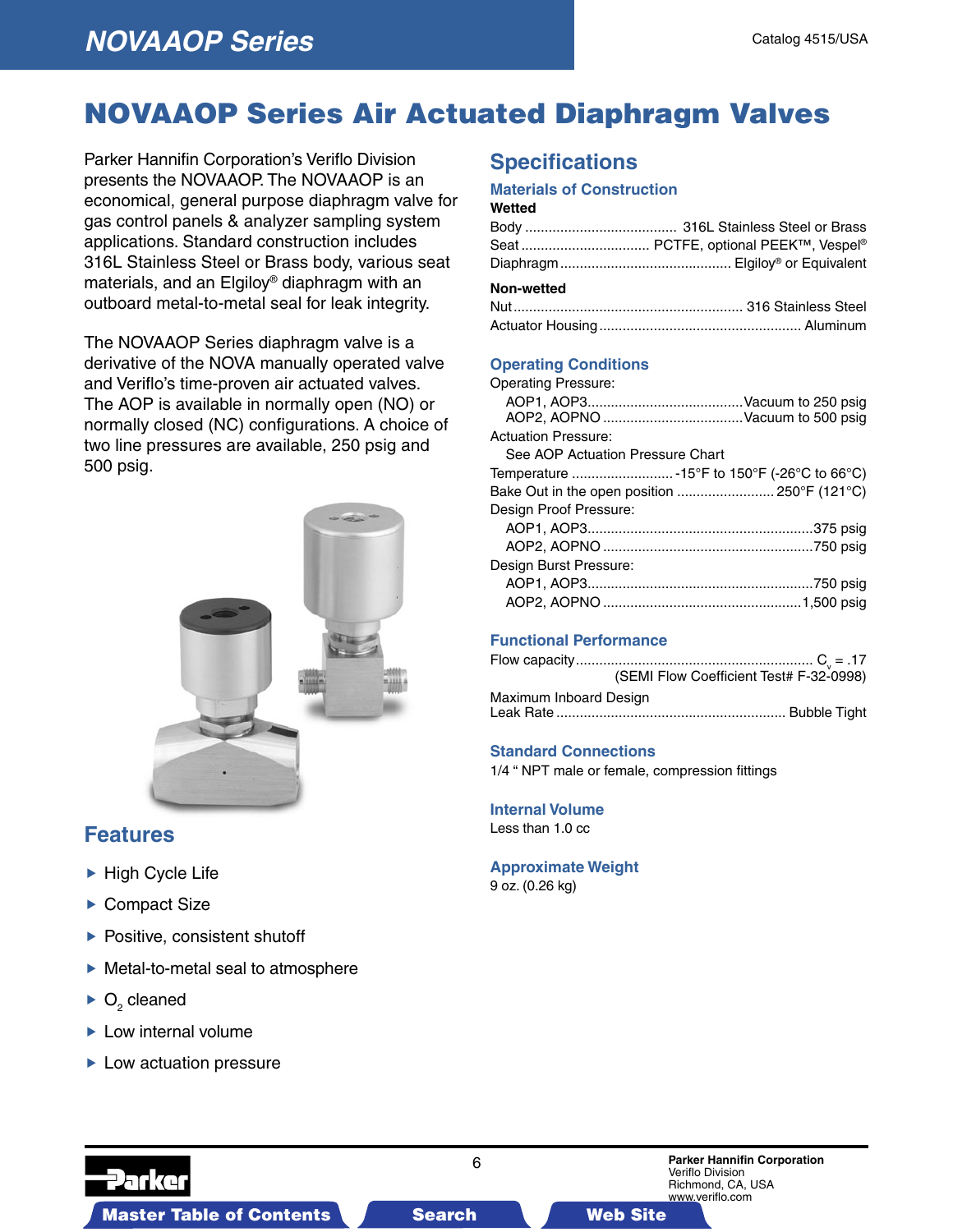



AOP Actuation Pressure vs. NOVA Inlet Pressure



## Ordering Information

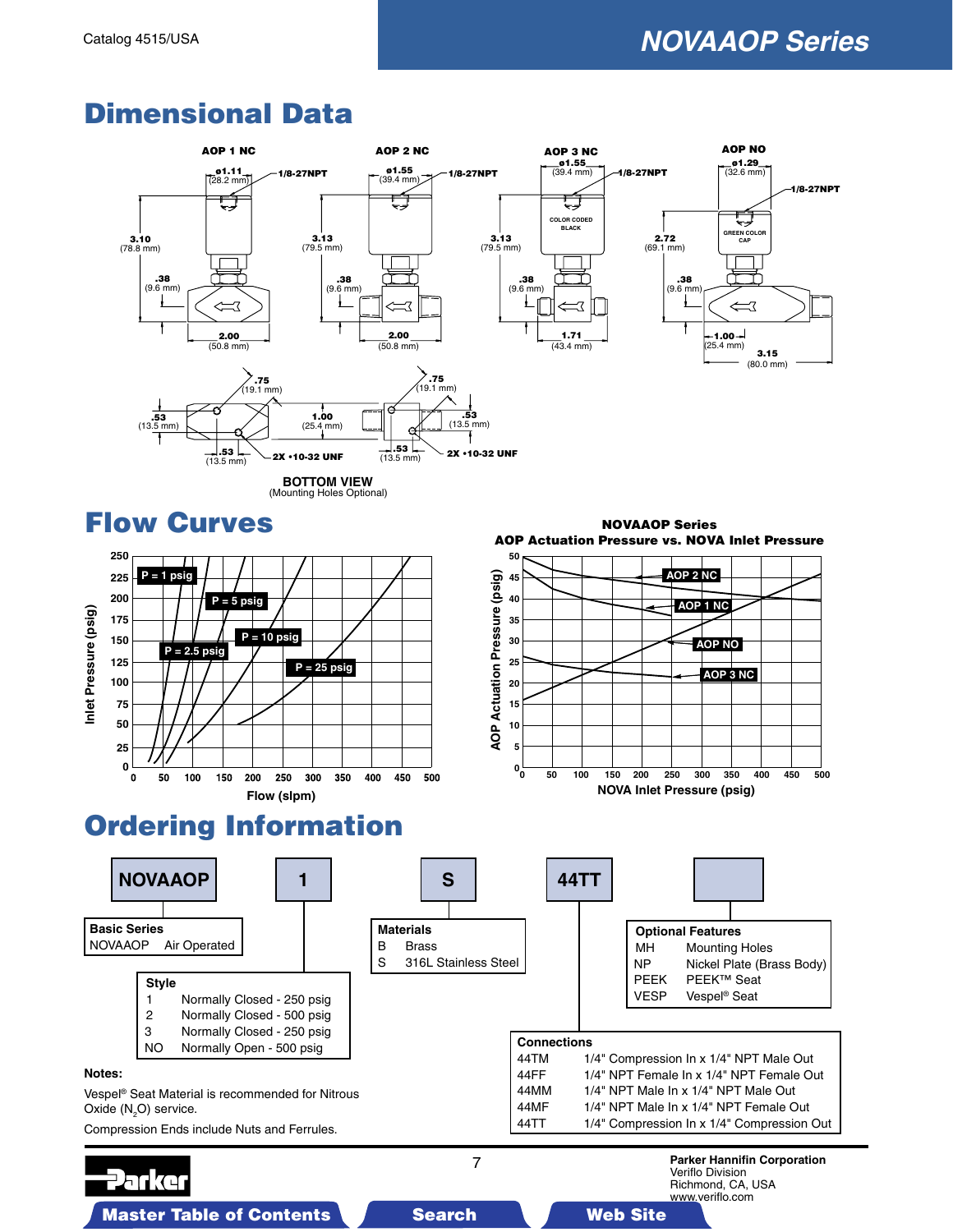### NOVAL Series Diaphragm Valves

Parker Hannifin Corporation's Veriflo Division presents the NOVAL. The NOVAL is an economical, general purpose diaphragm valve for regulator outlet valve, gas control panels, & analyzer sampling system applications. Standard construction includes 316L Stainless Steel or Brass body, various seat materials, and an Elgiloy® diaphragm with an outboard metal-tometal seal for leak integrity.



### **Features**

- ▶ High Cycle Life
- ▶ Compact Size
- $\blacktriangleright$  Positive, consistent shutoff
- Metal-to-metal seal to atmosphere
- $\triangleright$  O<sub>2</sub> cleaned
- $\blacktriangleright$  Low internal volume
- $\blacktriangleright$  The closed position does not vary with the life of the product

### **Specifications**

### **Materials of Construction**

#### **Wetted**

| $Mon$ wattad |  |
|--------------|--|

#### **Non-wetted**

#### **Operating Conditions**

| Operating Pressure  Vacuum to 3500 psig (241 barg) |
|----------------------------------------------------|
| Design Proof Pressure  5250 psig (362 barg)        |
| Design Burst Pressure 10,500 psig (724 barg)       |
| Temperature  -15°F to 150°F (-26°C to 66°C)        |
| Bake Out in the open position  250°F (121°C)       |

#### **Functional Performance**

|                        | (SEMI Flow Coefficient Test# F-32-0998) |  |
|------------------------|-----------------------------------------|--|
| Maximum Inboard Design |                                         |  |

#### Leak Rate ........................................................... Bubble Tight

#### **Standard Connections**

1/4 " NPT male and female, compression fittings

#### **Internal Volume**

Less than 1.0 cc

#### **Approximate Weight**

9 oz. (.26 kg)

8 **Parker Hannifin Corporation** Veriflo Division Richmond, CA, USA www.veriflo.com Master Table of Contents **3-D Drawings Search Master Table of Contents 3-D Drawings Search Master Table of Contents 3-D Drawings Search Master Table of Contents 3-D Drawings Search Master Table of Contents 3-D Drawings Sea**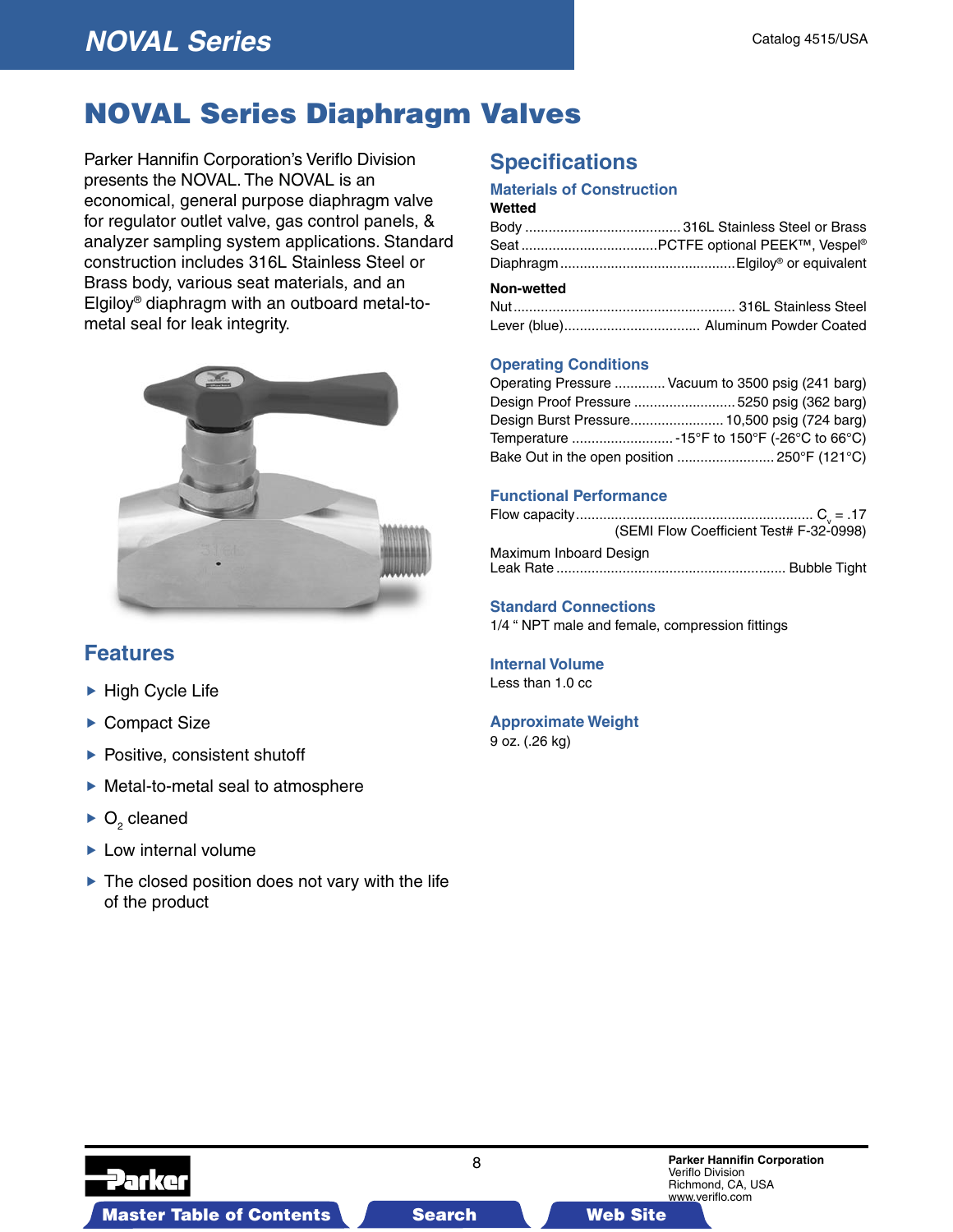

Master Table of Contents **3-D Drawings Search Master Table of Contents 3-D Drawings Search Master Table of Contents 3-D Drawings Search Master Table of Contents 3-D Drawings Search Master Table of Contents 3-D Drawings Sea** 

2arka

Veriflo Division Richmond, CA, USA www.veriflo.com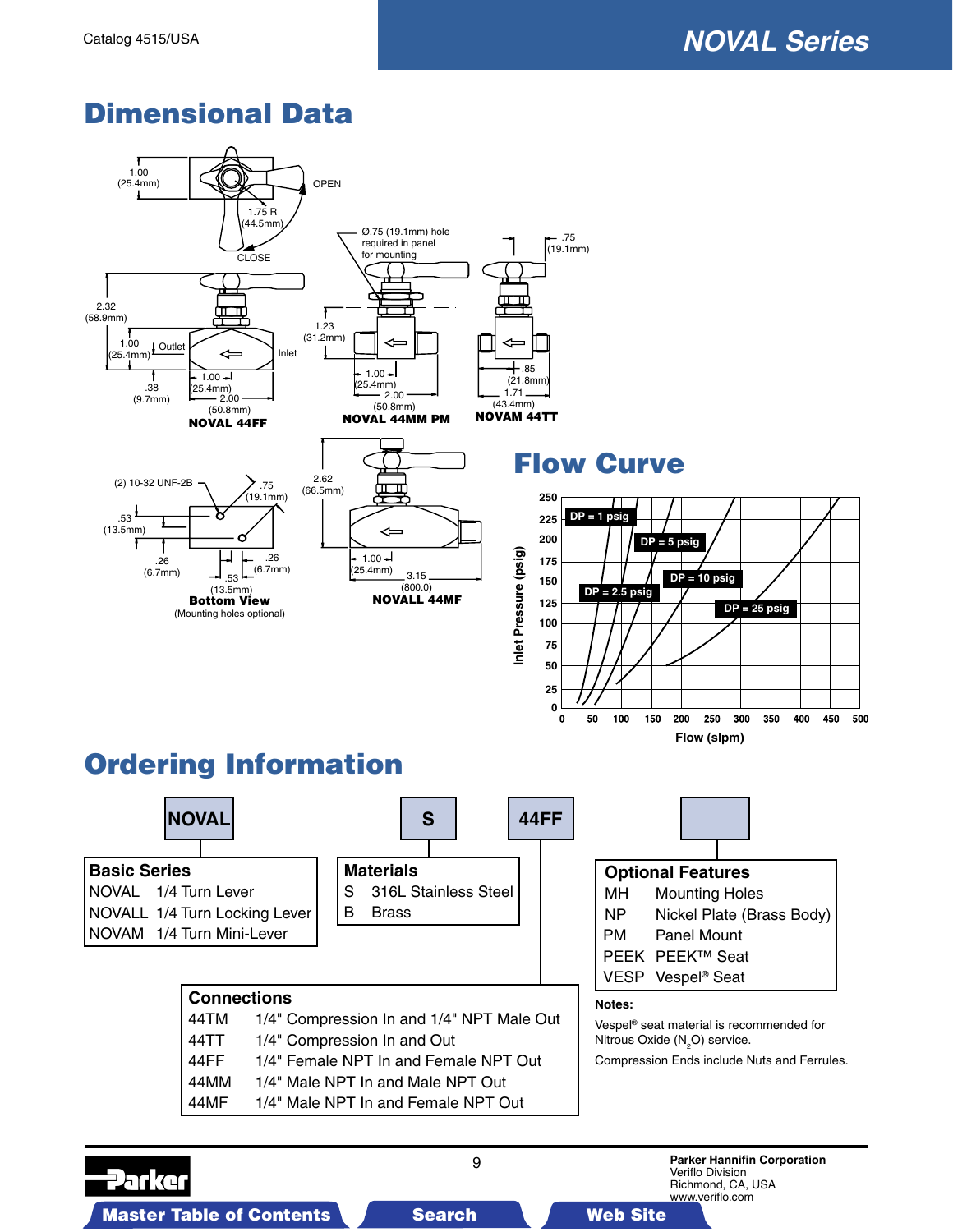## QUANUM 944AOPHP Air Operated High Pressure Diaphragm Valve

The 944AOPHP is an exceptionally clean, airactuated valve engineered to provide reliable, accurate performance from vacuum to 3,500 psig. The air actuator is a dual-piston design, which is spring-loaded to the "normally closed" position. The unique feature is that the opening function incorporates the use of hydraulics.





### **Features**

- $\blacktriangleright$  Pressures up to 3500 psig.
- $\blacktriangleright$  Internally threadless and springless.
- $\triangleright$  A unique patented compression member that holds the seat can be replaced without special tools, allowing ease of full field serviceability.

### **Specifications**

#### **Materials of Construction**

#### **Wetted**

| Compression Member  316L Stainless Steel, |
|-------------------------------------------|
| Hastelloy C-22 <sup>®</sup>               |

#### **Non-wetted**

#### **Actuator Materials**

#### **Operating Conditions**

| Operating Pressure  Vacuum to 3,500 psig (241 barg) |
|-----------------------------------------------------|
| Design Proof Pressure 5,250 psig (362 barg)         |
| Design Burst Pressure 10,500 psig (724 barg)        |
| Temperature  -40°F to 150°F (-40°C to 66°C)         |
| Bake Out in the open position  250° (121°C)         |

#### **Functional Performance**

|            | (SEMI Flow Coefficient Test #F-32-0998) |
|------------|-----------------------------------------|
| Leak Rate: |                                         |
|            |                                         |
|            |                                         |

#### **Standard Configuration**

1/4 inch female pipe threads inlet and outlet End to end length ............................. 1.25 inches (31.75 mm)

#### **Internal Volume**

2.18 cc

#### **Surface Finish**

|--|--|--|--|--|--|

#### **Approximate Weight** 1.75 lb. (.80 kg)

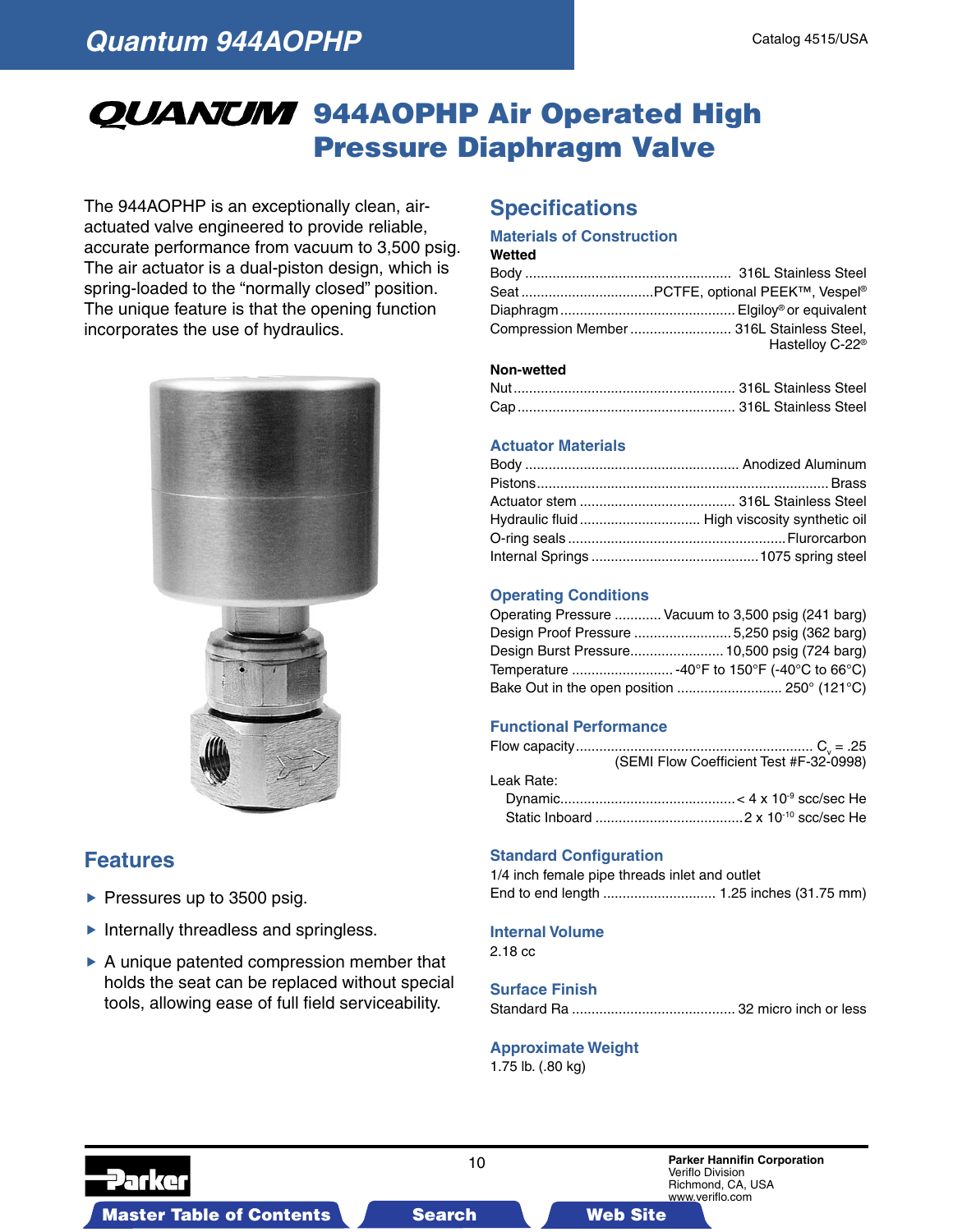Switch Type: Circuitry:

Amperage Rating:

Sealed:

Voltage:

Approvals:

Actuator:

Wires:

Subminiature

CE, CSA DEMKO, UL

Red: Normally Open

**Blue: Normally Closed** 

Black: Common

Single Pole Double Throw (SPDT)

**250 VAC** 

Pin Plunger

**No** 

5 A











Flow Curve

**Limit Switch Option** 

**0 40 80 120 160**

**System Pressure (psig)**

**750**

**500**

**250**

**Flow (slpm)**

Flow (slpm)

Microswitch

**Black** 

Red

Wire

Blue Wire

Wire

Actuate<br>Senson Pin

o Ó

**0**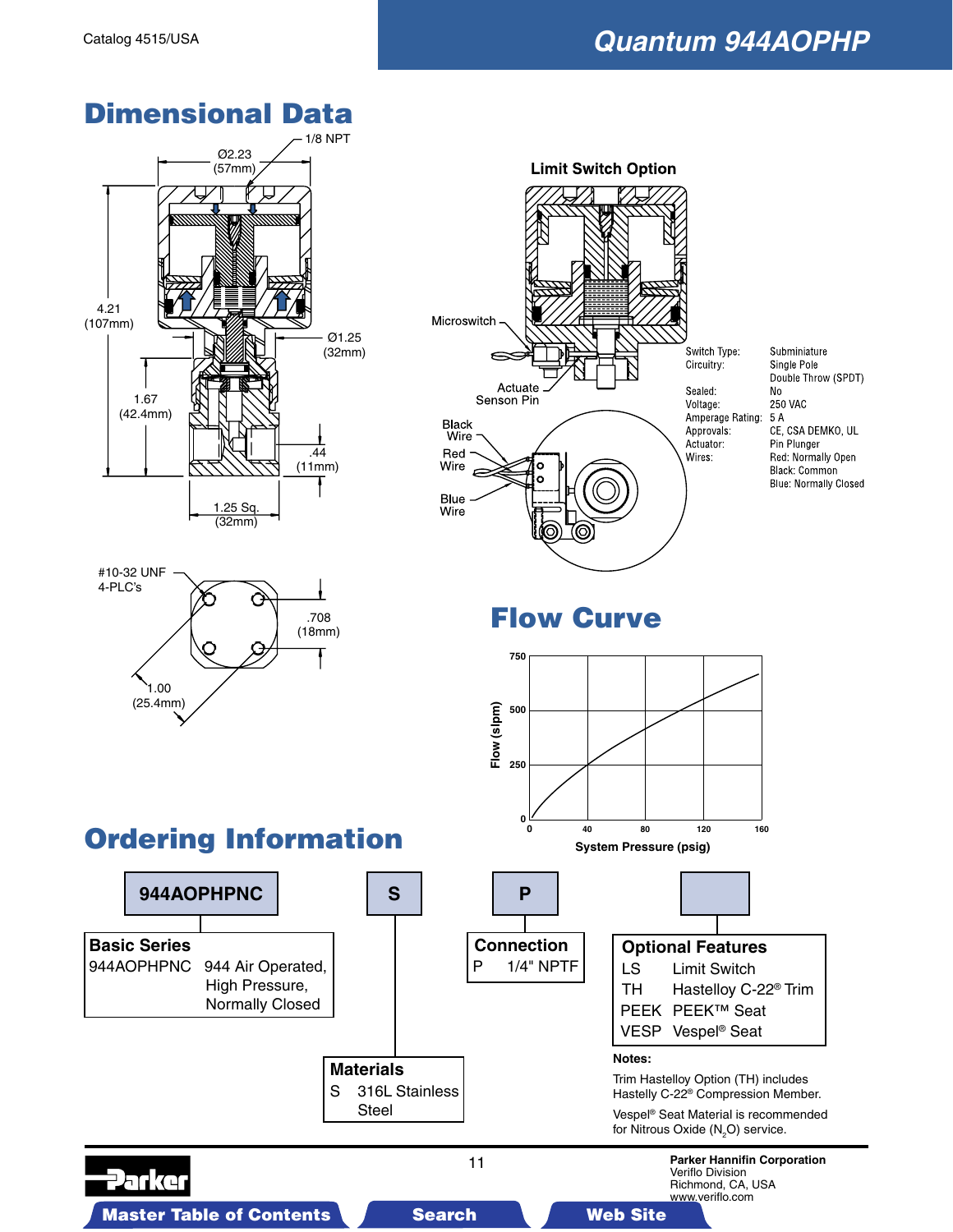## **QUANUM** 928AOP Series Pressure Reducing Air Operated Valve

The Quantum 928AOP is a poppet-style diaphragm valve for remote control of low pressure gases or liquids. The 928AOP serves two functions: it acts as the system inlet valve, and it reduces the system pressure to a safer working range.



### **Features**

- Improves system safety by lowering or regulating system pressure to 350 psig.
- $\blacktriangleright$  Fully functional from a vacuum to 3500 psig inlet and outlet.
- ▶ Aerodynamic, smooth flow passages.
- Minimum particle generation and entrapment.
- ▶ 100% Helium leak tested.
- $\triangleright$  A unique patented compression member which loads the seal uniformly without the need for threaded components or crimping operations.

### **Specifications**

#### **Materials of Construction Wetted**

|                    | Poppet  316L Stainless Steel, Hastelloy C-22 <sup>®</sup><br>Compression Member  316L Stainless Steel, |
|--------------------|--------------------------------------------------------------------------------------------------------|
|                    | Hastelloy C-22 <sup>®</sup>                                                                            |
|                    |                                                                                                        |
|                    |                                                                                                        |
| Non-wetted         |                                                                                                        |
|                    |                                                                                                        |
|                    |                                                                                                        |
| Actuator Materiale |                                                                                                        |

#### **Actuator Materials**

### **Operating Conditions**

| Maximum inlet pressure  3500 psig (240 barg)            |
|---------------------------------------------------------|
|                                                         |
|                                                         |
| with 2000 psig (138 barg) inlet pressure                |
| and 80 psig (5.5 barg) actuator pressure                |
| Outlet pressure varies with inlet and actuator pressure |
| Temperature  -40°F to 150°F (-40°C to 66°C)             |
|                                                         |
| Design Proof Pressure 5,250 psig (362 barg)             |
| Design Burst Pressure 10,500 psig (724 barg)            |
|                                                         |

#### **Functional Performance**

| Leak Rate: |  |
|------------|--|
|            |  |
|            |  |

#### **Standard Configurations**

| 1/4 inch female pipe threads inlet and outlet |  |  |
|-----------------------------------------------|--|--|
|                                               |  |  |

#### **Internal Volume**

1.54 cc

#### **Surface Finishes**

Standard Ra .......................................... 32 micro inch or less

#### **Approximate Weight**

0.95 lbs (0.43 kgm)

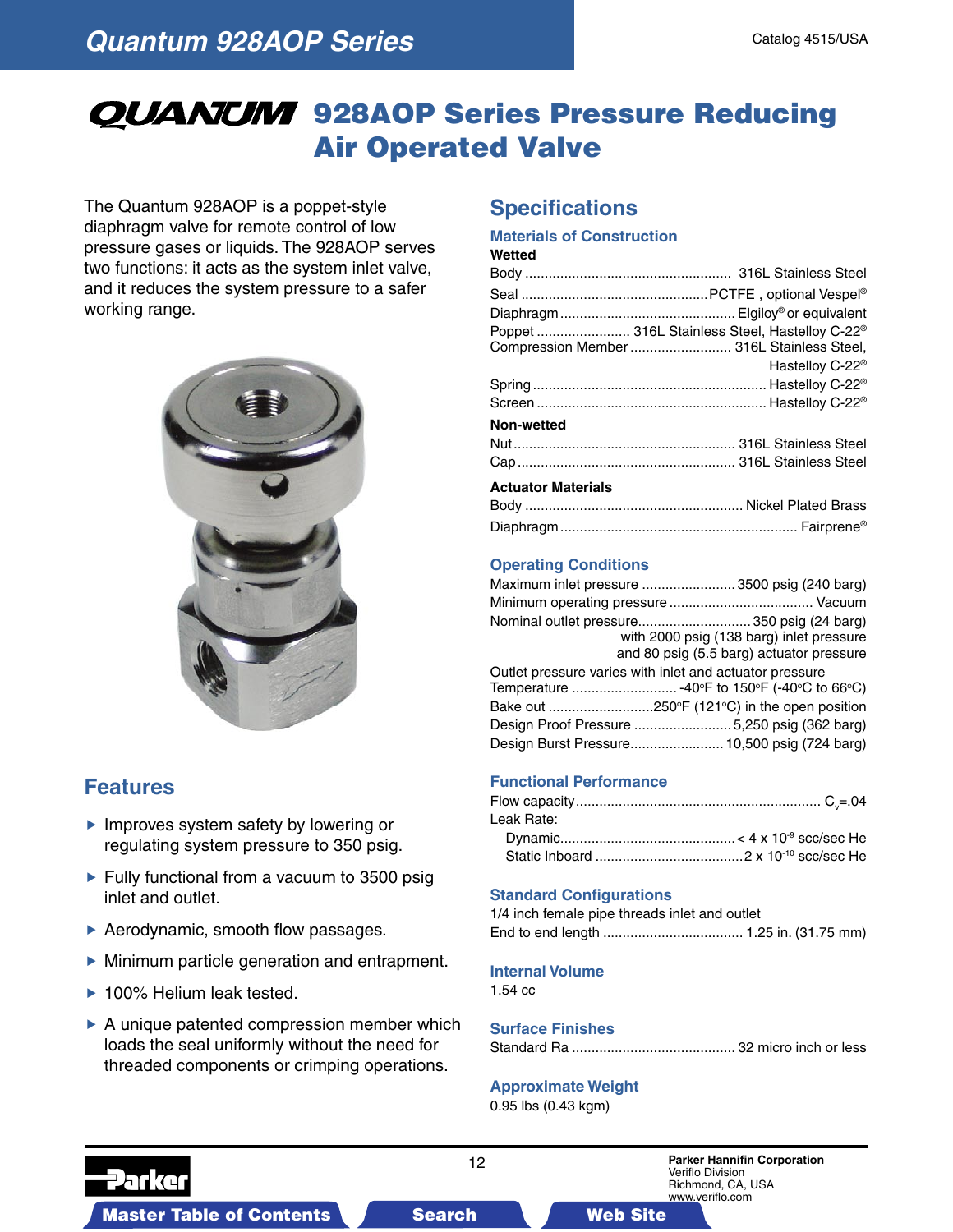



### Flow Curves



928AOP Differential Flow Curve



## Ordering Information



Vespel® Seat Material is recommended for Nitrous Oxide (N<sub>2</sub>O) service.

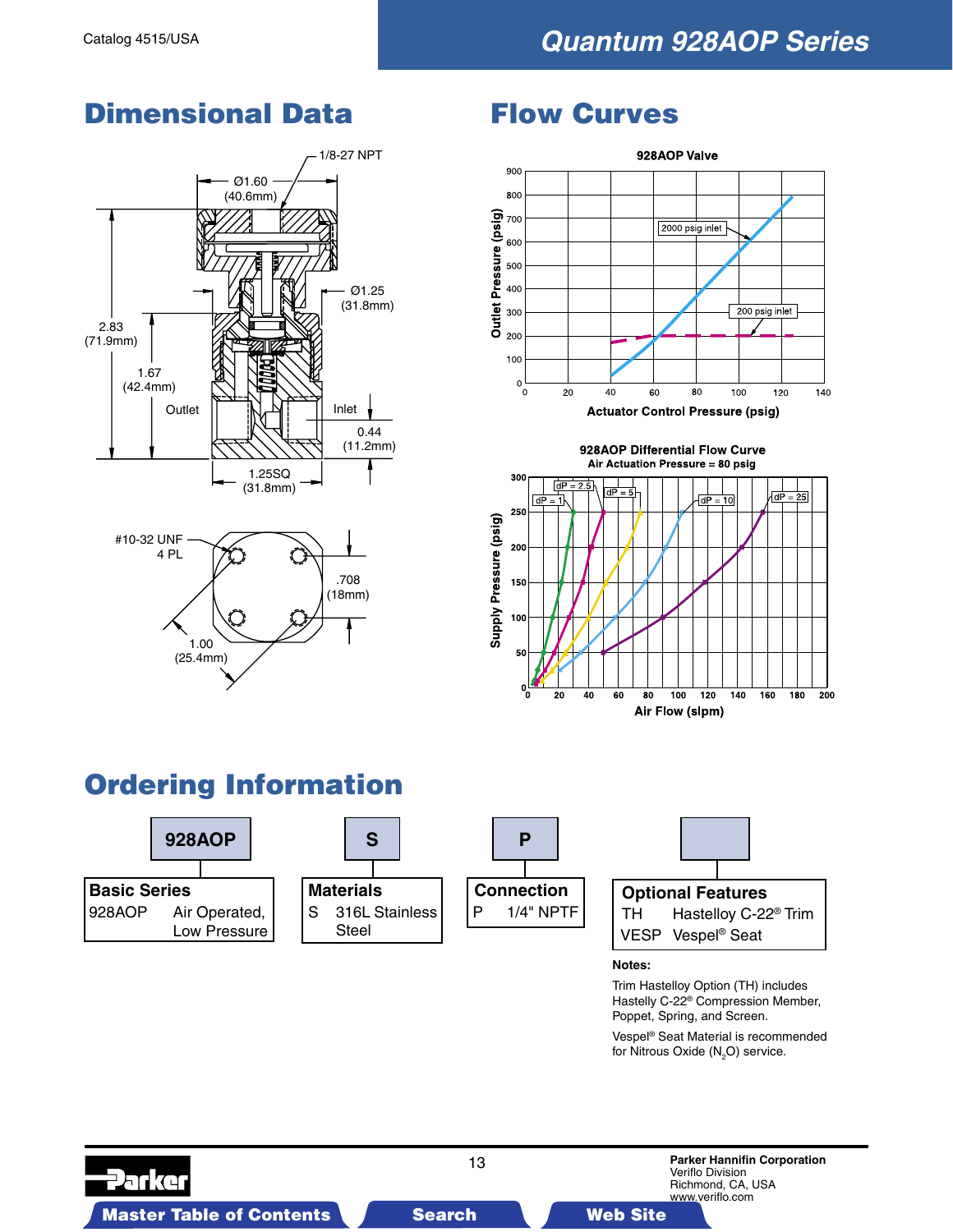### **Quantum FS190**

## **OUANUM** FS190 Excess Flow Shut-Off Valve

Parker Hannifin Corporation's Veriflo Division presents the FS190. The FS190 is a non-attitude sensitive, excess flow shut-off valve designed to operate with a wide range of inlet pressures.

The capability of operating from 10 to 3500 psig allows it to be used either between a high pressure source at the inlet to the pressure regulator or in the low pressure delivery line to a process. In both applications, this control valve will automatically shut off the delivery of gas if the flow exceeds a preset limit.

The functional components of the FS190 are incorporated within the body style of a 1-1/4 inch Quantum valve. An actuating knob has been designed to manually reset the valve and clearly indicate the relative operating position — either "Open (Reset)" or "Auto (Shut Off)." A pneumatic actuator is available, which will allow resetting of the valve from a remote source.

The FS190 is offered with six different pressure/ flow limits: A,B,C,D,E, and [F \(see Sizing Chart\).](#page-14-0)  The operation of the valve is not affected by mounting orientation (non-attitude sensitive).



### **Specifications**

#### **Materials of Construction**

#### **Wetted**

|            | Body  "VeriClean," Veriflo's custom high purity |
|------------|-------------------------------------------------|
|            | type 316L Stainless Steel™                      |
|            | Compression member 316L Stainless Steel         |
|            |                                                 |
|            |                                                 |
|            |                                                 |
|            |                                                 |
|            |                                                 |
| Non-wetted |                                                 |
|            |                                                 |

#### **Operating Conditions**

Pressure Requirements:

|                                             | $(1.4 \text{ barg to } 241 \text{ barg})$ |
|---------------------------------------------|-------------------------------------------|
|                                             |                                           |
|                                             | (2 barg to 241 barg)                      |
|                                             |                                           |
|                                             | (.3 barg or .8 barg)                      |
|                                             |                                           |
| Temperature  -10F° to 150°F (-23°C to 66°C) |                                           |
|                                             |                                           |

#### **Functional Performance**

Design Leak Rate: Inboard .......................................................2 x 10-10 scc/sec He

#### **Internal Volume**

1.86 cc (including face seal fittings)

#### **Surface Finishes**

| (.38 to .5 micrometer) or less |
|--------------------------------|
|                                |
| (.25 micrometer) or less       |
| Welded units only              |

#### **Standard Configuration**

1/4" NPT female, 1/4" face seals or 1/4" tube stubs

**Approximate Weight** 12.5 oz. (0.32 kg)

### **O<sub>2</sub>** Cleaned

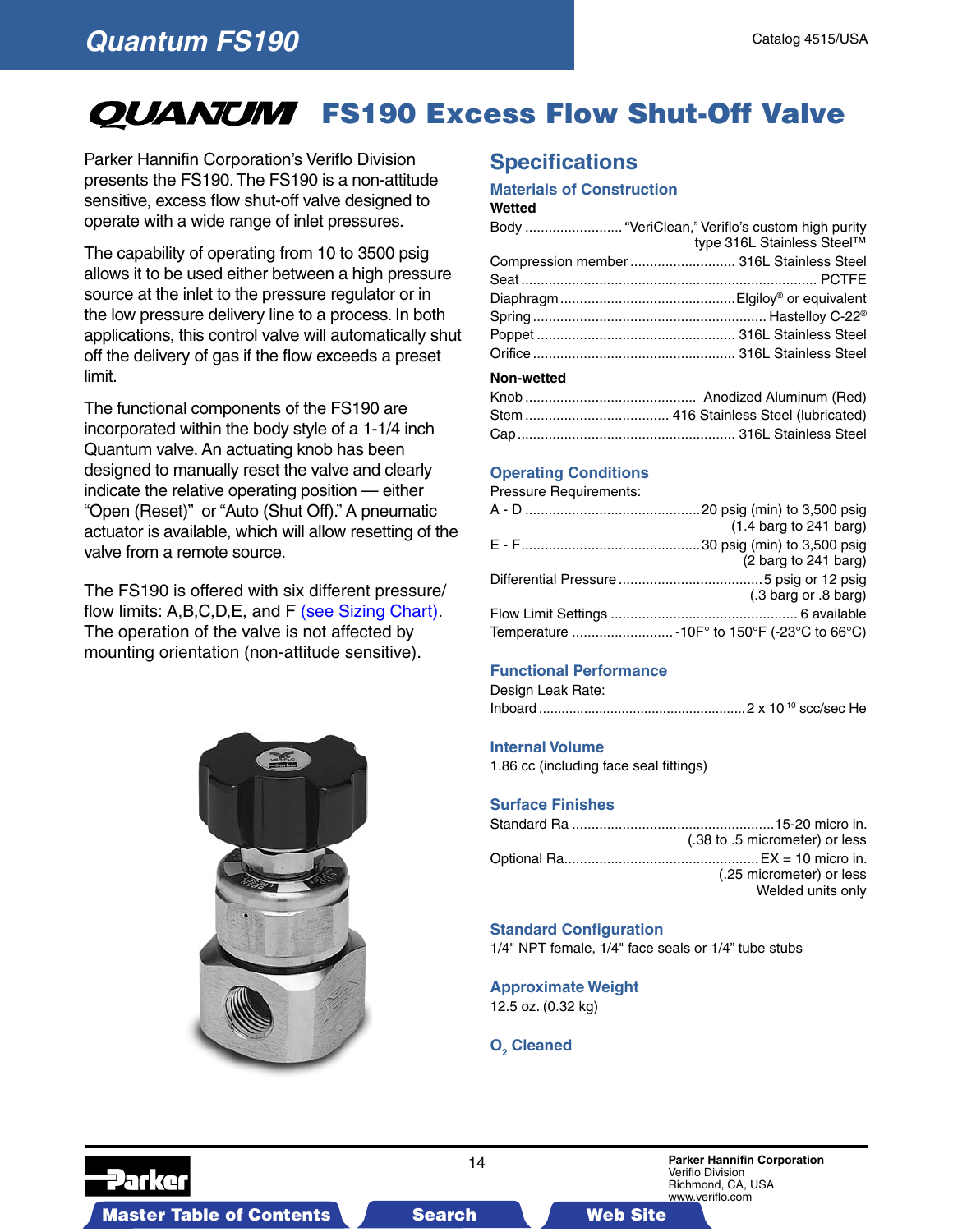1/4 FS-F Inlet

Ш

TTT

TH

 $\Box$ 

1000

 $(69)$ 

44

 $(11.2mm)$ 

**Flow Limit Designator** 

F

E

 $\mathbf{D}$ 

 $\mathbf{B}$ <br> $\mathbf{A}$ 

3000

 $(207)$ 

## <span id="page-14-0"></span>Dimensional Data